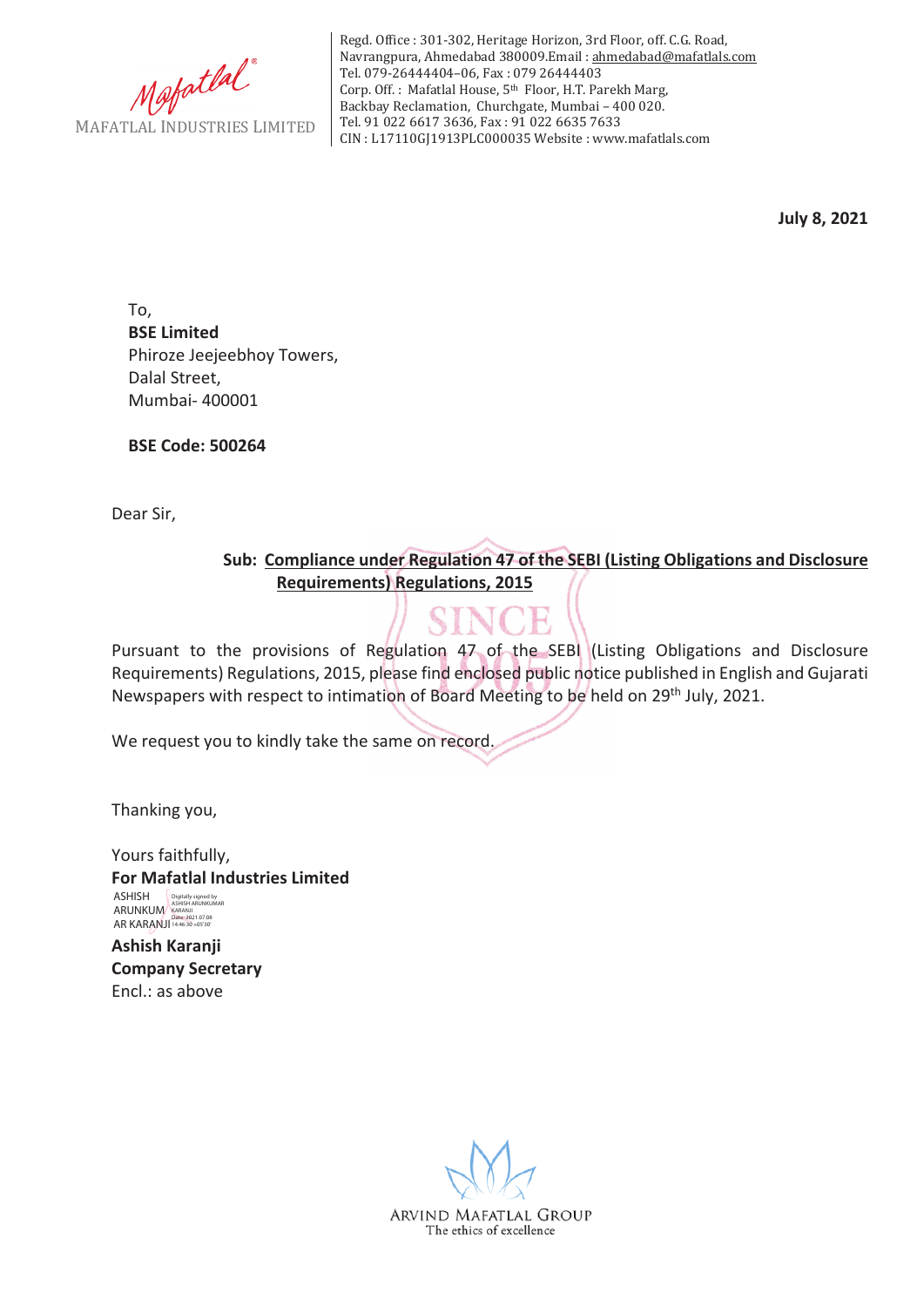WWW.FINANCIALEXPRESS.COM

**r** 

## **FINANCIAL EXPRESS THURSDAY, JULY 8, 2021**

**ME**